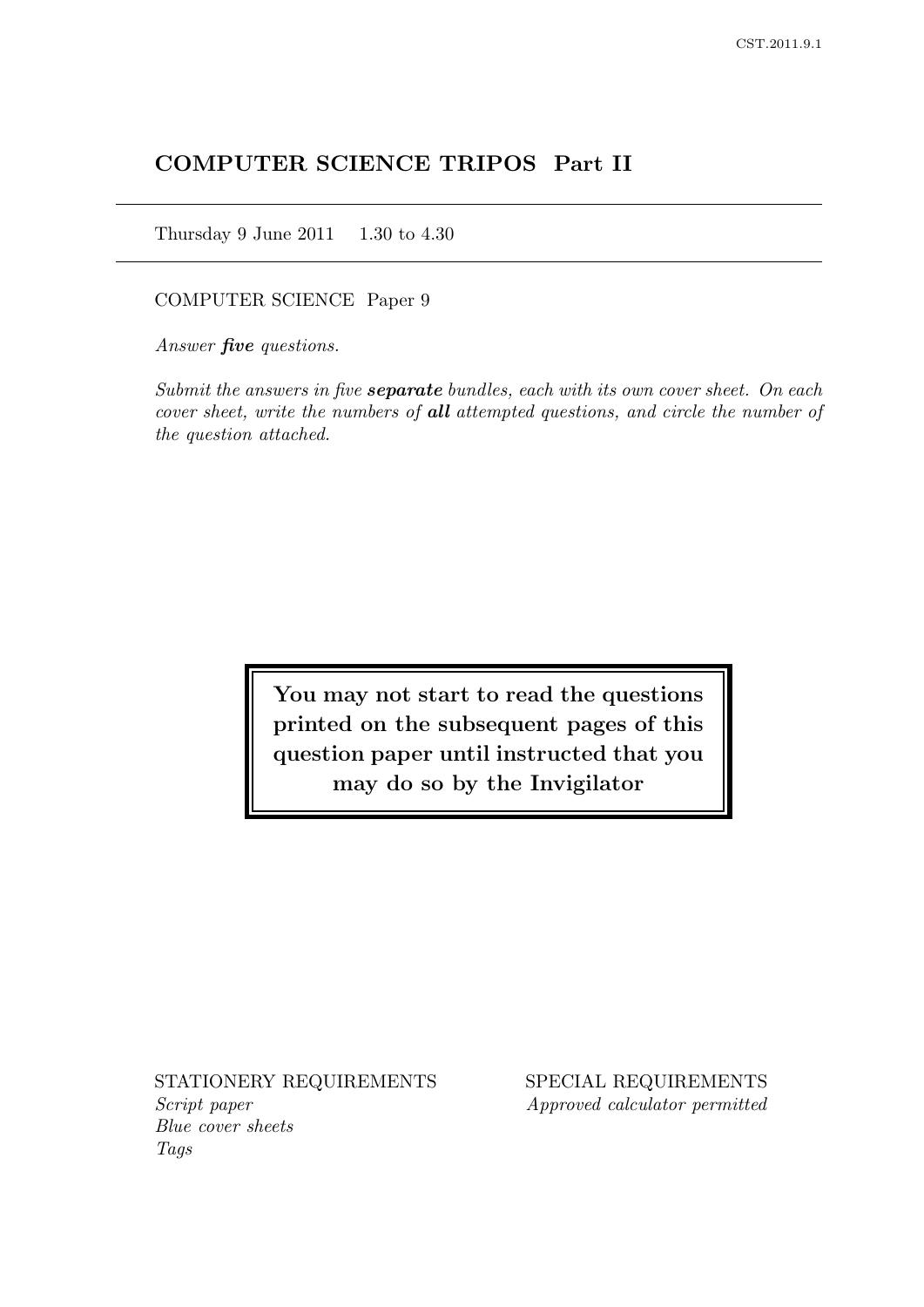#### 1 Computer Systems Modelling

- (a) Suppose that the random variable  $X$  has an exponential distribution with parameter  $\lambda > 0$ .
	- (i) What are the probability density function,  $f_X(x)$ , and the probability distribution function,  $F_X(x)$ , for the random variable X? [2 marks]
	- $(ii)$  Derive the mean and variance of the random variable X and determine its coefficient of variation. [3 marks]
	- (*iii*) Show that the random variable  $X$  obeys the *memoryless property*

$$
P(X > t + s | X > t) = P(X > s)
$$

for all  $s, t > 0$ . [2 marks]

- (iv) Use the inverse transform method to derive a method to simulate random variables,  $X_i$ , indexed by  $i = 1, 2, \ldots$  from an exponential distribution with parameter  $\lambda > 0$  given a sequence of pseudo-random values  $U_i$  from the uniform distribution  $U(0, 1)$ . [3 marks]
- (b) Suppose that  $X_1, X_2, \ldots$  is a sequence of independent and identically distributed random variables with each random variable  $X_i$  having a marginal distribution that is an exponential distribution with parameter  $\lambda > 0$ . Let  $S_n = \sum_{i=1}^n X_i$  where *n* is a positive integer and let the random variable  $N(t)$  for  $t > 0$  be the number of events in a Poisson Process with parameter  $\lambda > 0$  that occur in the time interval  $(0, t)$ .
	- (i) State the probability distribution of  $N(t)$ . [2 marks]
	- (*ii*) State a relation between  $S_n$  and  $N(t)$ . [2 marks]
	- (*iii*) Derive the probability density of the random variable  $S_n$ . [6 marks]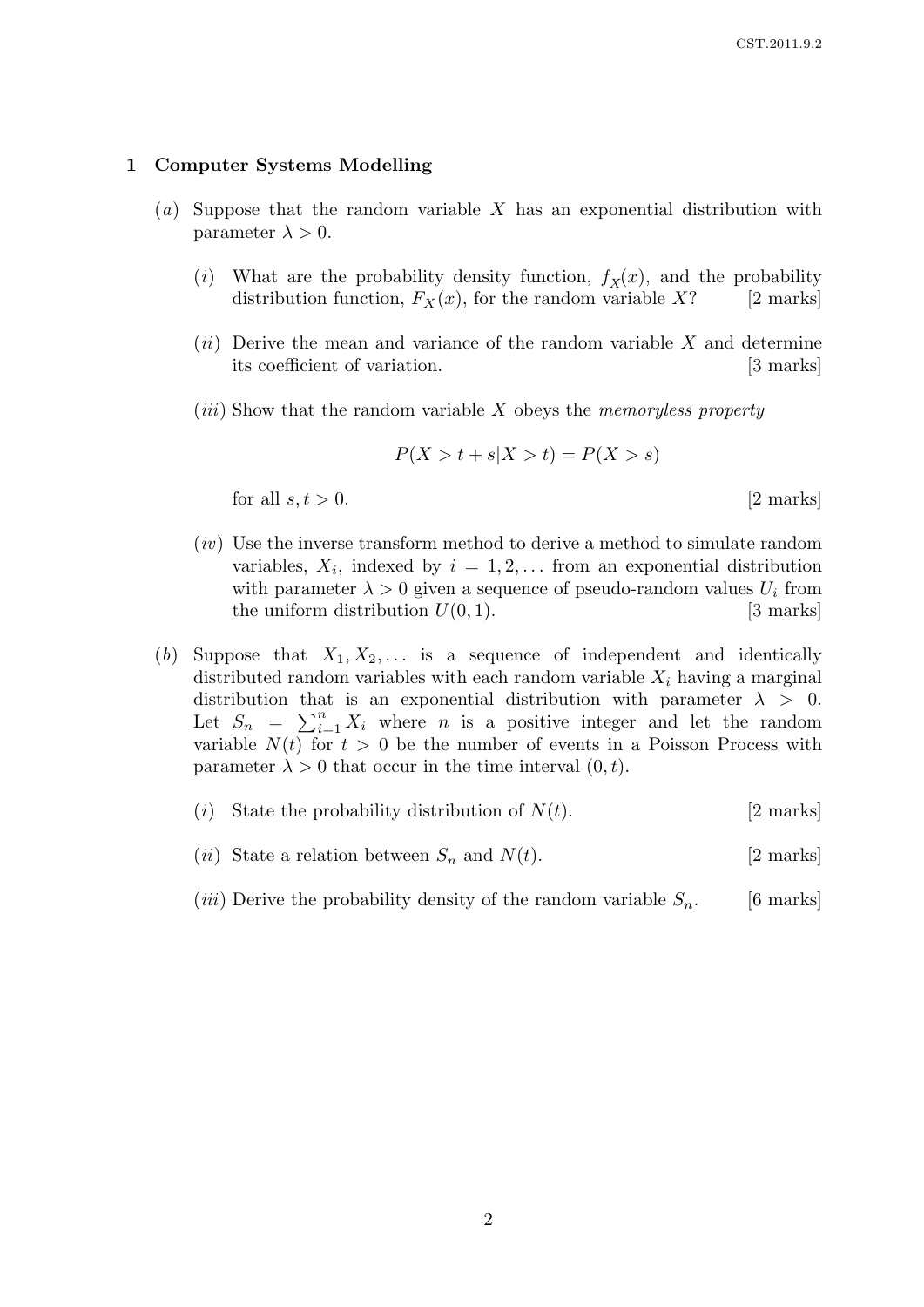### 2 Computer Vision

- (a) Name four Gestalt laws of perceptual organisation. What is the main theme of Gestalt Psychology, and in what way is it relevant to automated object recognition in images and video sequences? [4 marks]
- (b) Many computer vision algorithms such as SIFT (scale-invariant feature transform) seek to detect and analyse features at multiple scales of analysis.
	- $(i)$  What is "scale-space" and what is a "scale-space fingerprint"? [2 marks]
	- (*ii*) Briefly describe how SIFT achieves scale and rotation invariance.

[3 marks]

(*iii*) Show that the difference-of-Gaussian operation  $DoG$  given by

$$
DoG(x, y, \sigma) = (G(x, y, k\sigma) - G(x, y, \sigma)) * I(x, y)
$$

$$
G(x, y, \sigma) = \frac{1}{2\pi\sigma^2} e^{-(x^2 + y^2)/2\sigma^2}
$$

on image data I as used by SIFT is an approximation of the scalenormalised Laplacian of Gaussian given by  $\sigma^2 \nabla^2 G$ . You may assume that

$$
\frac{\partial G}{\partial \sigma} = \sigma \nabla^2 G
$$

Comment on a good choice for the value of  $k$  for practical applications of SIFT. [6 marks]

(c) The curvature map of a closed image contour is a bandlimited signal and can be described by its zero-crossings. Explain how this property can be exploited for 2D shape description. What properties make such a representation suitable for classification and recognition of shapes? [5 marks]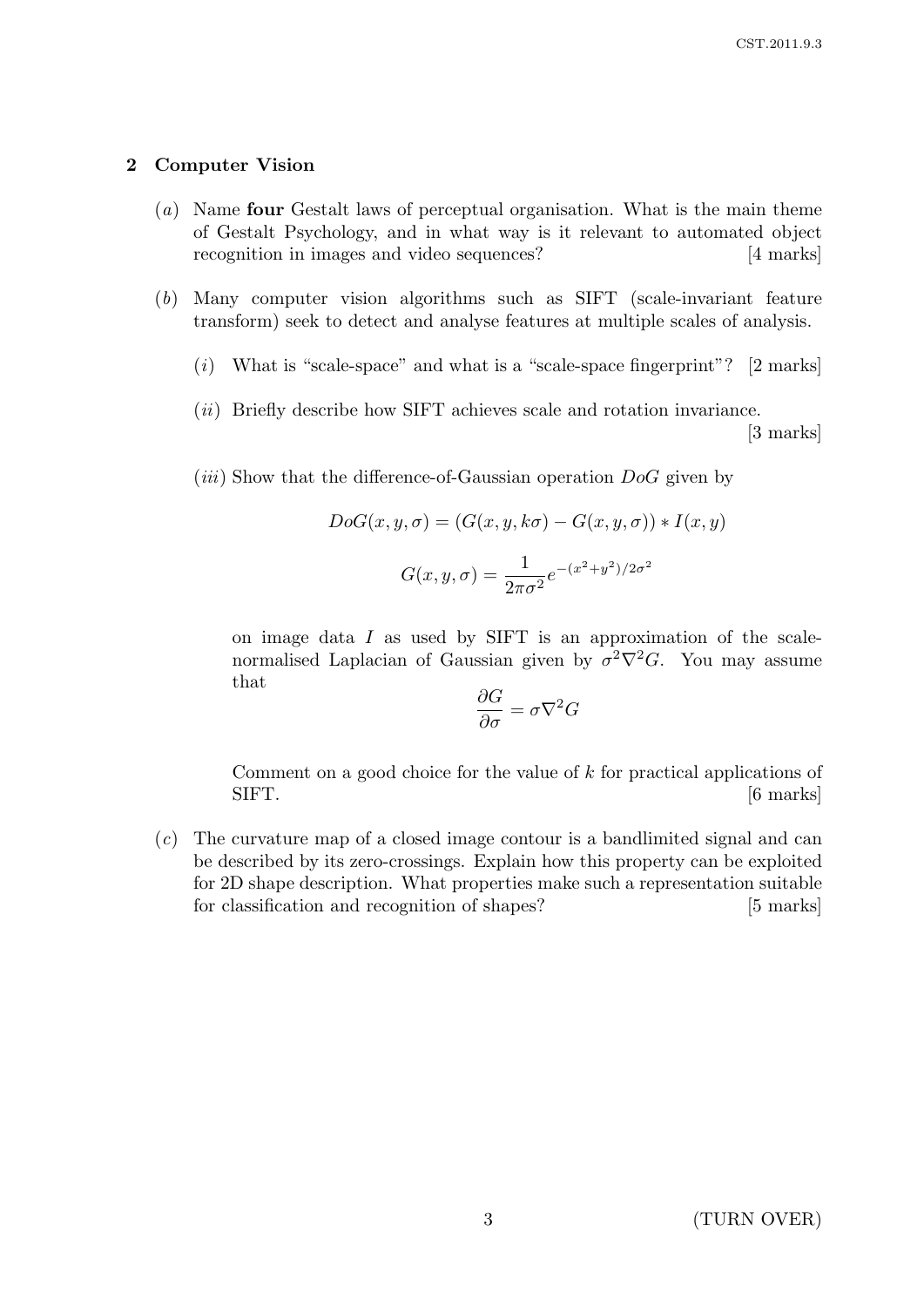### 3 Denotational Semantics

(a) A PCF type  $\tau$  is said to be *finite* (resp. *infinite*) if the domain  $\llbracket \tau \rrbracket$  is finite (resp. infinite). An element d of the domain  $\llbracket \tau \rrbracket$  is said to be definable whenever there exists a closed PCF term  $M : \tau$  such that  $\llbracket M \rrbracket = d$ .

Indicate whether the following statements are true or false. Provide an argument for each answer. You may use standard results provided that you state them clearly.

- (i) For all finite PCF types  $\tau$ , every element of the domain  $\llbracket \tau \rrbracket$  is definable. [5 marks]
- (*ii*) For all infinite PCF types  $\tau$ , every element of the domain  $\llbracket \tau \rrbracket$  is definable. [5 marks]
- (b) Consider the following two statements for PCF terms  $M_1$  and  $M_2$  for which the typings  $\Gamma \vdash M_1 : \tau$  and  $\Gamma \vdash M_2 : \tau$  hold for some type environment  $\Gamma$  and type  $\tau$ .
	- (1) For all PCF contexts  $\mathcal{C}[-]$  for which  $\mathcal{C}[M_1]$  : bool and  $\mathcal{C}[M_2]$  : bool,

$$
\mathcal{C}[M_1]\Downarrow_{bool} \iff \mathcal{C}[M_2]\Downarrow_{bool}
$$

where, for  $M : \tau$ , the notation  $M \Downarrow_{\tau}$  stands for the existence of a value  $V : \tau$  for which  $M \Downarrow_{\tau} V$ .

(2) For all PCF contexts  $\mathcal{C}[-]$  for which  $\mathcal{C}[M_1]$  : bool and  $\mathcal{C}[M_2]$  : bool,

 $\mathcal{C}[M_1]\Downarrow_{bool}$  true  $\iff \mathcal{C}[M_2]\Downarrow_{bool}$  true

- (i) Show that (1) implies (2).  $[5 \text{ marks}]$
- $(ii)$  Define the notion of contextual equivalence in PCF and show that  $(2)$ implies that  $M_1$  and  $M_2$  are contextually equivalent. [5 marks]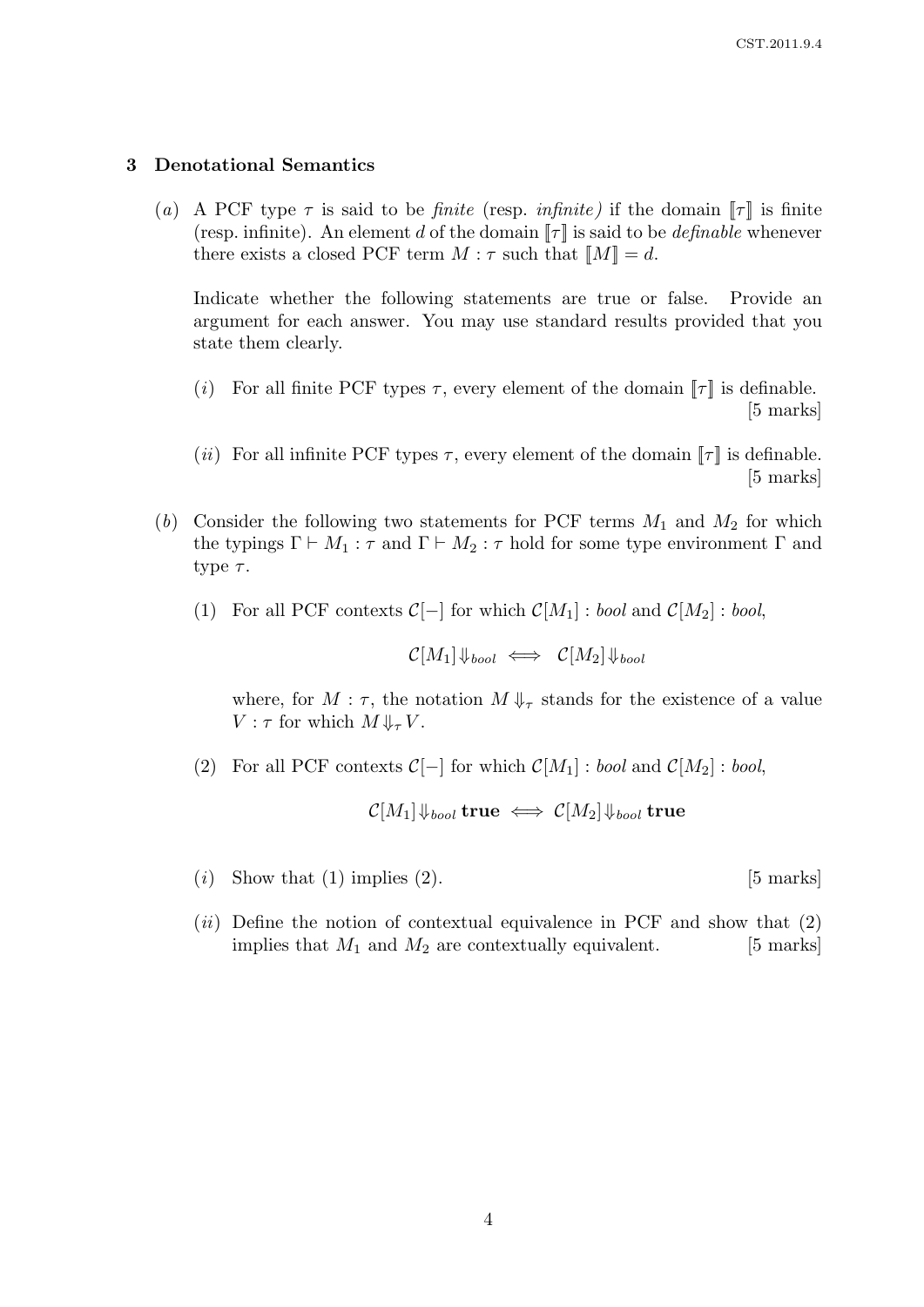## 4 Digital Signal Processing

- (a) Make the following statements correct by changing one word or number. (Negating the sentence is not sufficient.)
	- $(i)$  A square-summable sequence is also called power signal. [1 mark]
	- (*ii*) Adding together sine waves of the same frequency always results in another sine wave of the same phase. [1 mark]
	- (*iii*) The Fourier transform of a Dirac comb is a Dirac impulse.  $[1 \text{ mark}]$

$$
(iv) 60 \text{ dBm} = 1 \text{ W} \tag{1 mark}
$$

- (b) Before resampling a digital image at a quarter of its original resolution, you want to apply an anti-aliasing low-pass filter.
	- (i) If you apply a 1-dimensional filter with impulse response  $\{h_n\}$  both horizontally and vertically to image pixels  $I_{x,y}$ , what are the resulting filtered pixel values  $I_{x,y}$ ? [4 marks]
	- (*ii*) What would be the discrete impulse response  $\{h_n\}$  of an ideal low-pass filter for this application, if its length were of no concern? [4 marks] filter for this application, if its length were of no concern?
	- (*iii*) You decide to truncate the impulse response  $\{h_n\}$  at its second zerocrossing on each side, resulting in a new impulse response  $\{\bar{h}_n\}$ . In the frequency domain, this results in  $\bar{H} = H * T$  for what function T?

[4 marks]

(*iv*) In order to make the frequency-domain response of your filter  $\{\bar{h}_n\}$ smoother, you convolve it in the frequency domain with a rectangular pulse, the width of which is twice the distance between the zero crossings of T. What does the resulting time-domain impulse response  $\{\check{h}_n\}$  look like? [4 marks]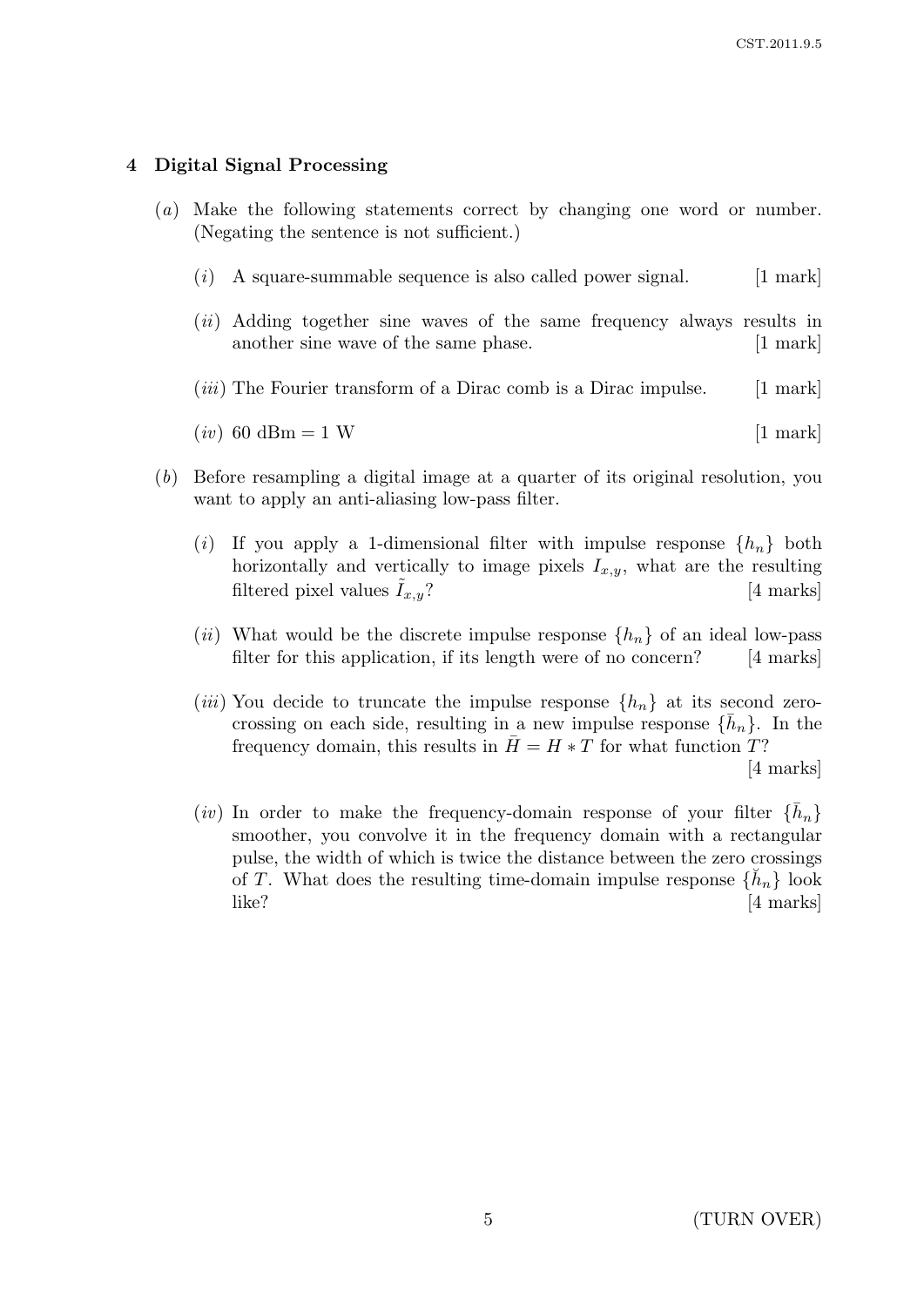# 5 Information Retrieval

Consider the following text, which gives the input to three different information extraction systems dealing with texts about job succession events.

Last Monday Sunny Simmers resigned his position as CEO of Sparkling Inc., the well-known cleaning supply manufacturer, following recent corruption allegations. This move has been expected for some time now. He is succeeded by his brother, Sandy Simmers.

The tasks of the three systems are as follows:

- System 1 determines all person and organisation names.
- System 2 determines the employed-by relationship, which holds between employees and employers.
- System 3 fills templates about job successions, in the style of MUC templates (as in the following figure).

| START-JOB-EVENT | END-JOB-EVENT |
|-----------------|---------------|
| Person:         | Person:       |
| Position:       | Position:     |
| Company:        | Company:      |
| Start Date:     | End Date:     |

- (a) For each system, give a description of how it could plausibly solve its task. What is the most difficult problem each system will encounter? Use examples from the text. [4 marks per system]
- (b) Define each of the following concepts, giving an example in the context of the above text if applicable:

| $(i)$ sure-fire rule;            | [2 marks]           |
|----------------------------------|---------------------|
| $(ii)$ lexico-semantic template; | $[2 \text{ marks}]$ |
| $(iii)$ inference rule;          | [2 marks]           |
| $(iv)$ template learning.        | [2 marks]           |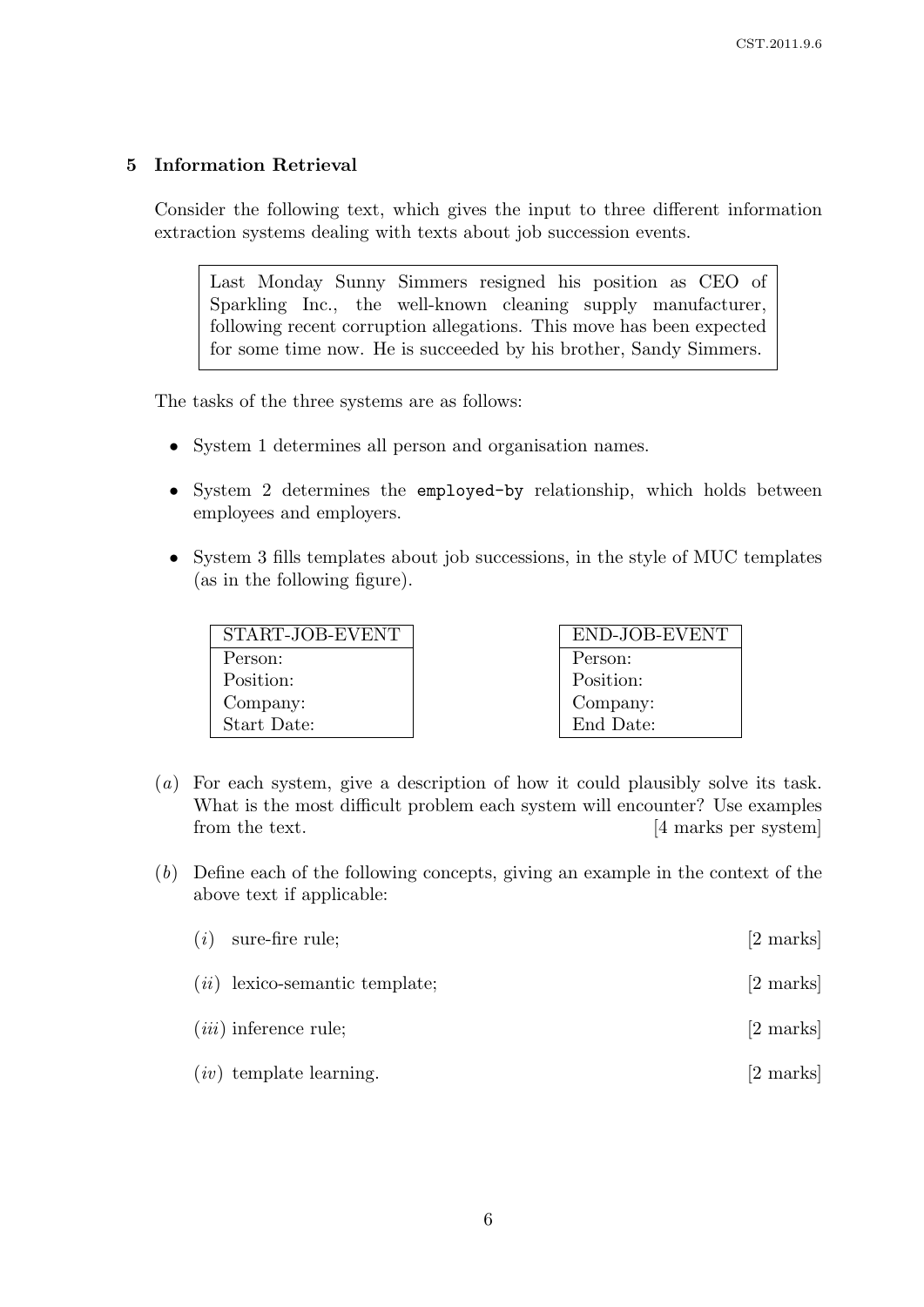### 6 Mobile and Sensor Systems

This question concerns Wireless Sensor Networks (WSNs).

- (a) Explain the advantages of using event-based concurrency versus traditional concurrency through processes. Also explain how TinyOS implements event-based concurrency. [4 marks]
- (b) In most WSNs, devices are battery operated and the use of the radio interface needs to be limited to preserve energy. Describe the salient characteristics of duty cycling through basic preamble sampling. [2 marks]
- (c) Describe XMAC and how it optimises over basic preamble sampling approaches. [3 marks]
- (d) Consider the WSN depicted in the picture below. Assume MintRoute is used as the routing protocol. Describe how MintRoute works and explain how the numbers on the edges in the network depicted below are generated by the protocol. What is the path that the packets would follow from source S to destination D if MintRoute were applied?



[5 marks]

(e) Explain why wireless reprogramming is important in WSNs. Describe the sensor network reprogramming described in the lectures and explain the role of the parameters which govern its behaviour. Also, what are the limitations of the approach when applied to mobile sensor networks? [6 marks]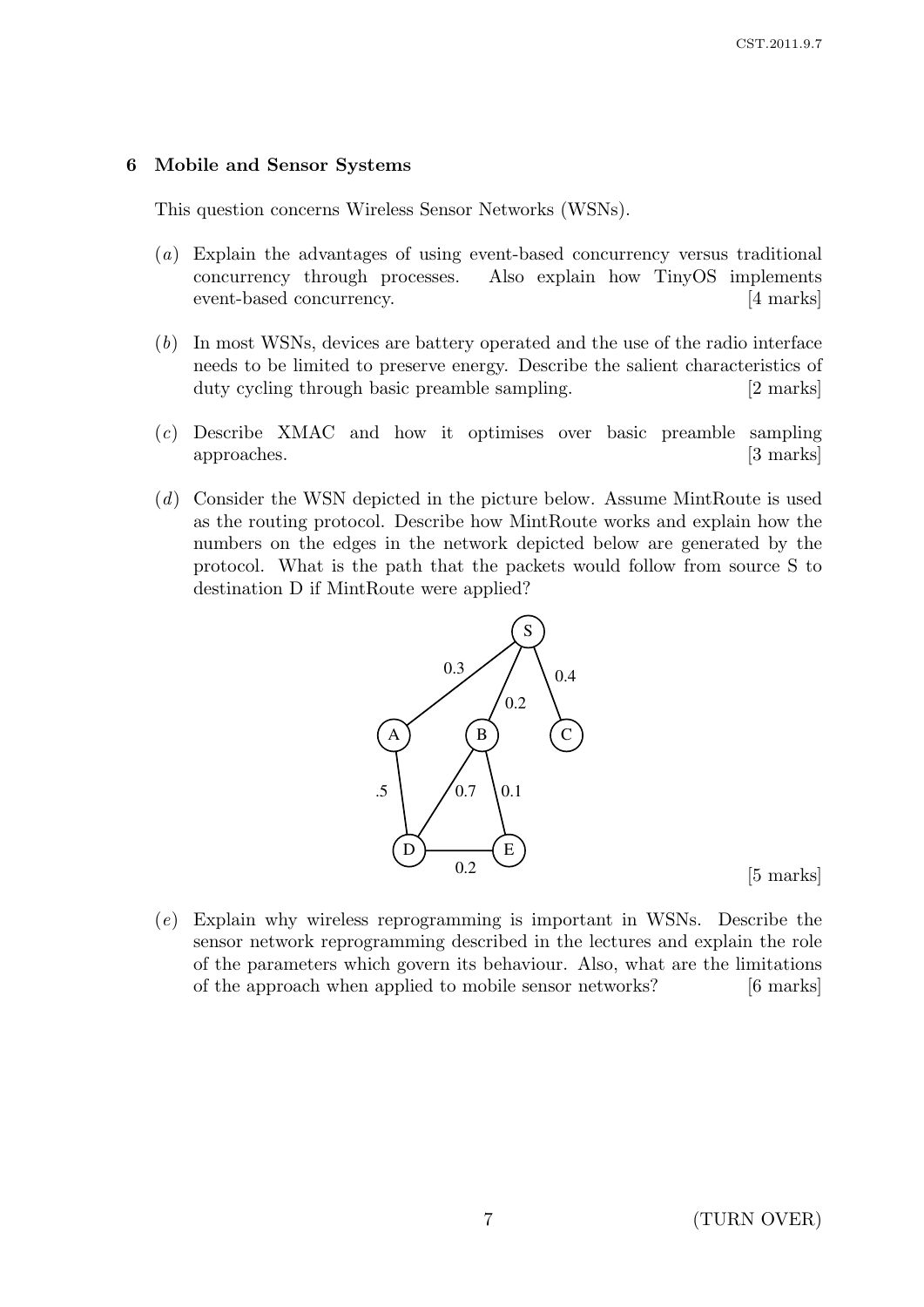## 7 Natural Language Processing

- (a) Explain what is meant by *subsumption* and *unification* when applied to feature structures. [5 marks]
- (b) The feature structures below represent a grammar rule and two lexical entries. The rule is intended to allow for adjectival and adverbial modification in phrases such as big dog and suddenly jumps. Give lexical entries for big and suddenly and show how the rule applies when these phrases are parsed.

[7 marks]



 $(c)$  In the verb–object rule discussed in the lectures, the value of the HEAD feature of the mother is reentrant with the HEAD feature of DTR1, MOTHER SUBJ is reentrant with DTR1 SUBJ, and DTR1 OBJ is reentrant with DTR2. Explain why the pattern of reentrancies in the modifier–modified rule differs from that of the verb–object rule. [6 marks]

(d) Why is the value of  $DTR2$  OBJ specified as **filled** in the modifier–modified rule? [2 marks]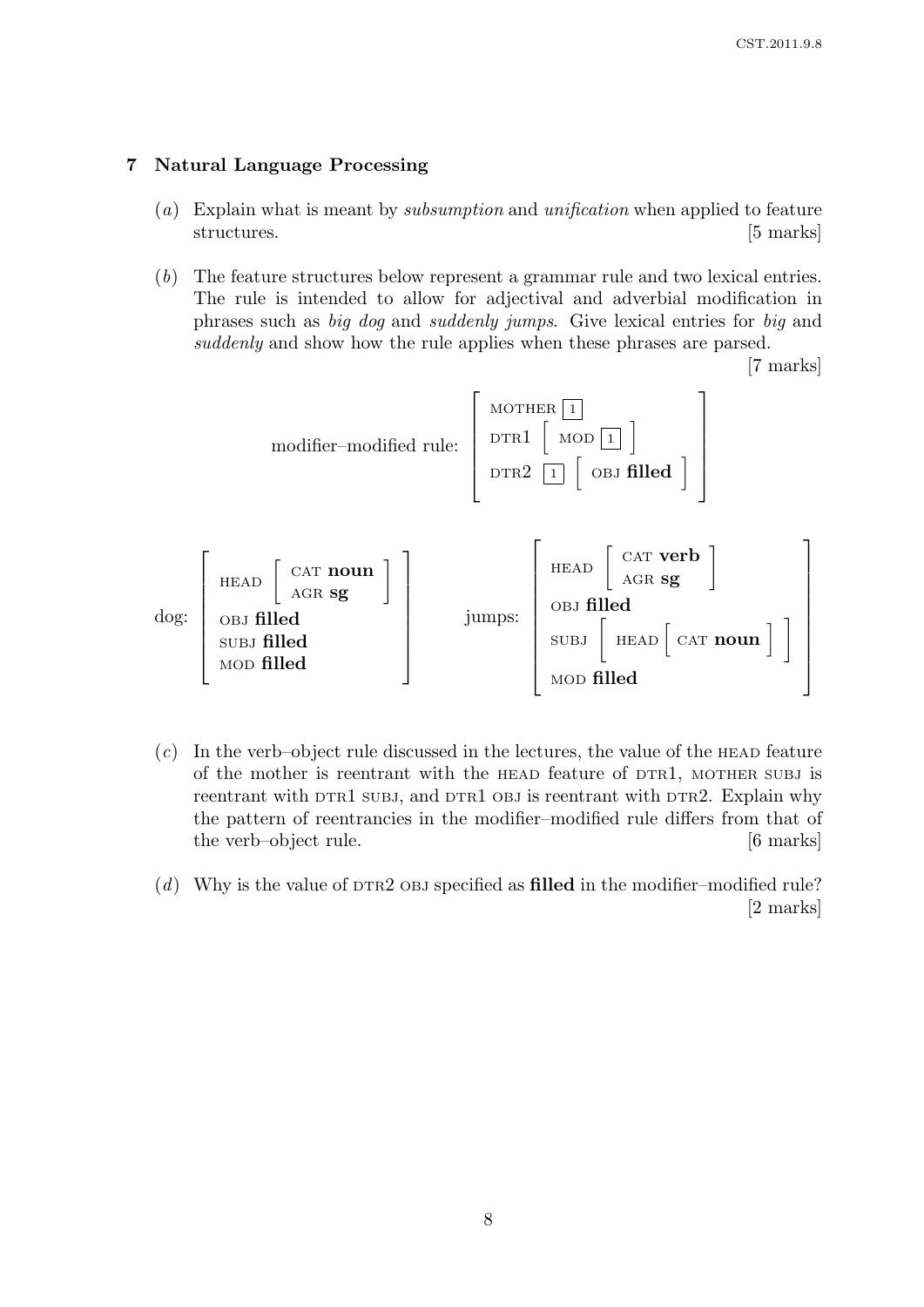# 8 Optimising Compilers

- (a) Explain what is meant by "instruction scheduling" in a compiler. Indicate what properties of architectures make it beneficial. Are some architectures too simple, or too complex, for it to be useful? [3 marks]
- (b) Sketch an algorithm that schedules instructions within a basic block for an architecture of your choice on which scheduling is useful. Indicate its time complexity  $O(f(n))$  stating to what 'n' refers. What additional complications arise in choosing which instruction to emit first from a basic block? [5 marks]
- $(c)$  Indicate how your algorithm could be modified to deal with a *static multiple*issue VLIW-style architecture. The input basic block contains simple instructions, but the output basic block contains wide instructions consisting of two simple instructions (either of which may be NOP). These two instructions execute in parallel.

Now explain how your algorithm can schedule the following sequence of instructions to execute in parallel, or detail any adjustments necessary to permit this.

st r1,4(r8) ld r2,0(r8)

Explain how alias analysis or points-to analysis might provide information to the instruction scheduler to enable a wider range of load/store pairs to be re-scheduled. [6 marks]

(d) Briefly summarise a source-level approach to alias or points-to analysis, for example Andersen's algorithm. Your summary should emphasise key choices, for example any data-structures used; detailed algorithms are not required.

[6 marks]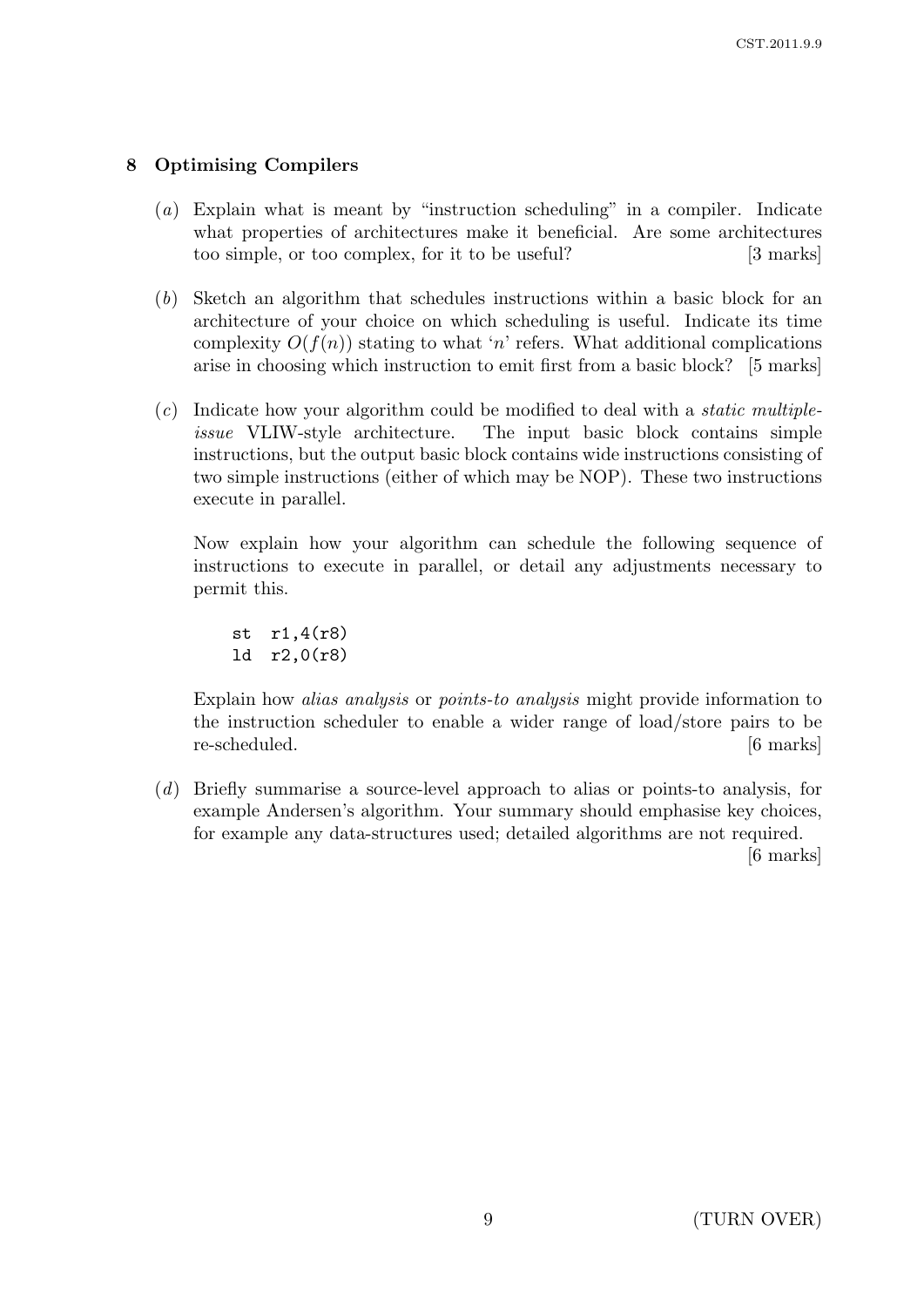### 9 Principles of Communications

- (a) Control Theory allows us to find various useful properties of a system such as stability. Draw a picture of a generic control system, explaining the functions of feedback and the design goals for the controller. [5 marks]
- (b) The Transmission Control Protocol of the Internet uses a feedback controller and responds to absence or presence of congestion signals by Additive Increase Multiplicative Decrease of a sending window.
	- (i) Describe the operation of this scheme. [10 marks]
	- (*ii*) Explain qualitatively why the scheme is necessary, but perhaps not sufficient, to create a stable set of traffic flows in the Internet. [5 marks]

### 10 System-on-Chip Design

- (a) What is an instruction set simulator (ISS) and what is typically the best way for it to achieve high performance? [2 marks]
- (b) What performance bottleneck can typically arise when CPU-intensive software is run on a model of a complete system on chip (SoC)? How can this be avoided and at what costs to modelling accuracy? [4 marks]
- (c) What problems can arise when operating system device drivers are run on an ISS that has been optimised according to your answers to parts  $(a)$  and  $(b)$ above? [4 marks]
- (d) Two processors on a SoC have separate address spaces. What does this mean? Describe a simple hardware mechanism for sending non-trivial amounts of data between processors in separate address spaces. Interrupts should be used. [4 marks]

(e) Briefly describe both a high-level and a mid-level model of your answer to part (d) where the mid-level model requires minimal or no modification to the device driver firmware but is not a net-level model and where the high-level model dispenses with much of the device driver code and many or all of the interrupts. [3 marks each]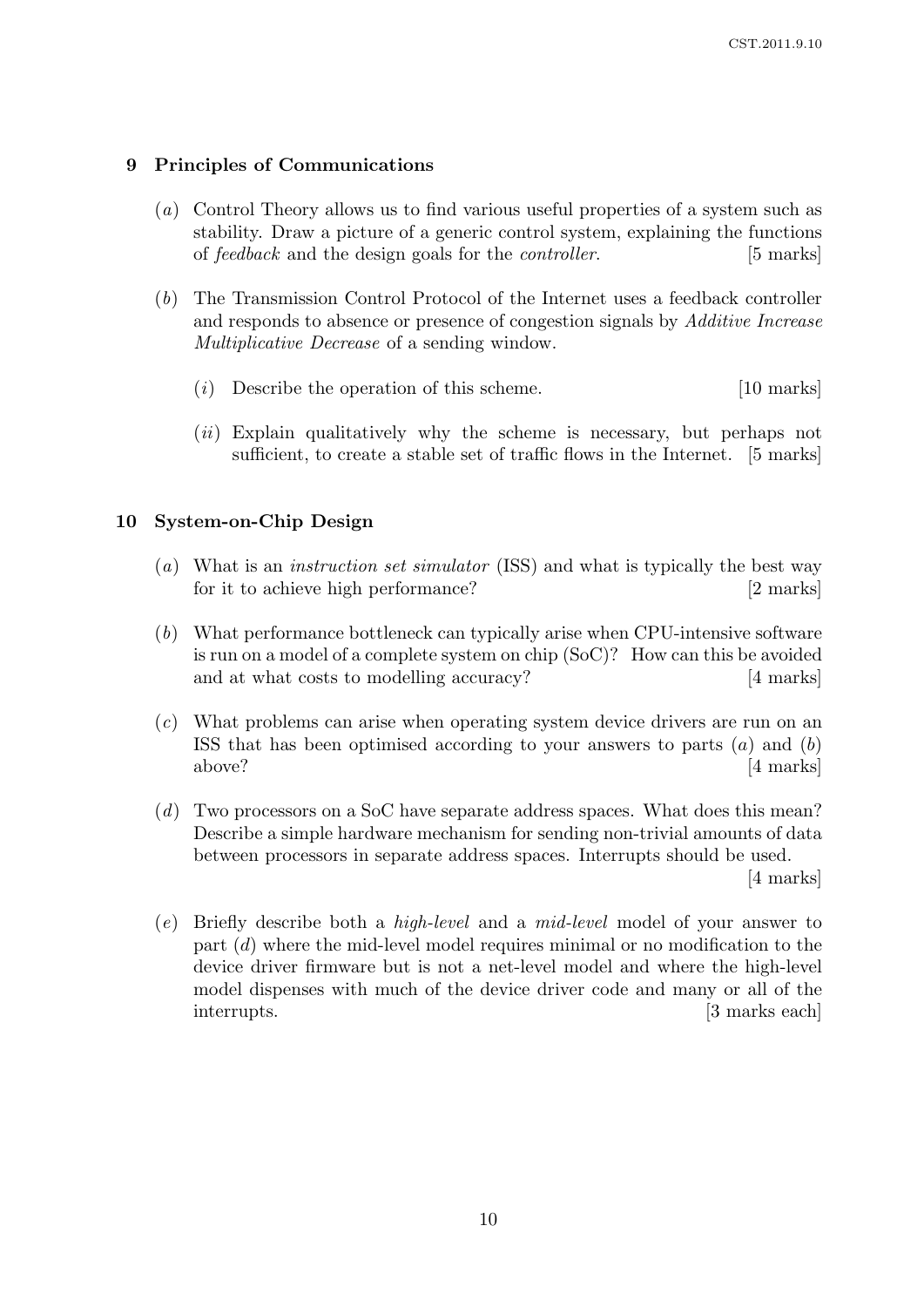# 11 Temporal Logic and Model Checking

- (a) Explain the difference between static and dynamic methods for property checking. Is LTL or CTL a better property language for dynamic checking? Justify your answer. [4 marks]
- (b) Outline an algorithm for model checking LTL properties of the form  $G$  p, where **p** is an atomic property. [4 marks]
- (c) What is the difference between explicit state and symbolic model checking? [4 marks]
- (d) Who is the person credited with introducing temporal logic as a property specification language? What were the main contributions of Clarke & Emerson, and of McMillan, to model checking? Why were they significant? [4 marks]
- (e) Briefly explain the terms Boolean layer, Temporal layer, Verification layer and Modelling layer in connection with PSL. [4 marks]

# 12 Topical Issues

- (a) Describe the Binary Exponential Backoff (BEB) procedure found in 802.11 (WiFi) and explain why it is necessary. Give two shortcomings of the BEB approach. [4 marks]
- (b) Describe two modifications to the BEB algorithm that could be made by a malicious user attempting to increase their chances of gaining access to the wireless channel. At least one of your modifications, if used by all wireless stations, should enable the provision of Quality of Service and you should explain how it would do so. [6 marks]
- (c) Discuss the behaviour of the BEB procedure in heavily congested networks. Propose an alternative procedure, which may be based on BEB, that has improved behaviour in such networks. Take care to explain how it outperforms the default technique. Discuss how your solution behaves in lightly congested networks. [10 marks] [10 marks]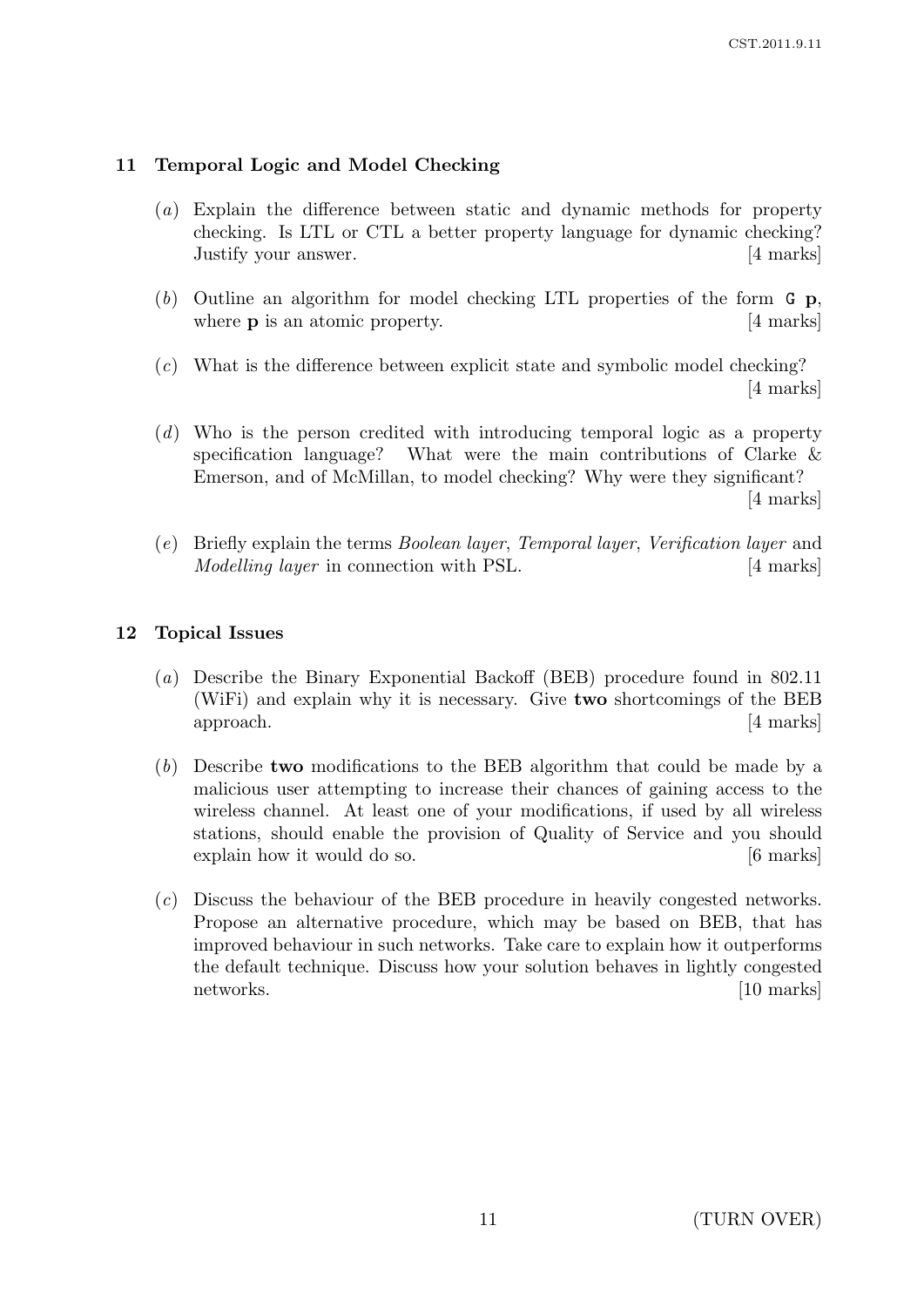#### 13 Topics in Concurrency

This question concerns CTL<sup>−</sup>, a variant of CTL in which assertions are of the form:

$$
A := T | A_0 \vee A_1 | A_0 \wedge A_1 | \neg A | \langle \lambda \rangle A | \langle - \rangle A | \mathbf{AG} A | \mathbf{EG} A
$$

where  $\lambda$  ranges over action names. Recall that a path  $\pi$  from state s is a maximal sequence of states  $\pi = (\pi_0, \pi_1, \pi_2, \ldots)$  such that  $s = \pi_0$  and  $\pi_i \longrightarrow \pi_{i+1}$  for all *i*. The logical connectives have the standard interpretation and T represents "true". The interpretation of the modalities is:

- $s \models \langle \lambda \rangle A$  iff there exists s' such that  $s \stackrel{\lambda}{\longrightarrow} s'$  and  $s' \models A$  $s \models \langle - \rangle A$  iff there exists s' such that  $s \rightarrow s'$  and  $s' \models A$  $s \models \mathbf{EG} A$  iff for some path  $\pi$  from s, we have  $\pi_i \models A$  for all i  $s \models \mathbf{AG} A$  iff for all paths  $\pi$  from s, we have  $\pi_i \models A$  for all i
- (a) What is the interpretation of the CTL modality  $E[A_0 U A_1]$ ? How can it be used to express the CTL<sup>-</sup> modality  $AG A$ ? [4 marks]
- (b) Consider the following three formulae:
	- $A_1: \mathbf{AG} \langle a \rangle T \qquad A_2: \neg \mathbf{AG} \neg \langle b \rangle T \qquad A_3: \neg \mathbf{EG} \langle b \rangle T$
	- (i) For each of the following two transition systems, state which of  $A_1, A_2$ and  $A_3$  are satisfied in the initial state.



[4 marks]

- (ii) Draw a transition system with an initial state that satisfies  $A_1 \wedge A_2 \wedge A_3$ . [3 marks]
- (c) Give a modal- $\mu$  formula that corresponds to the CTL<sup>-</sup> formula  $\mathbf{AG} \langle a \rangle T$ . [2 marks]
- (d) Let the function  $\varphi$  on sets of states of a transition system be defined as:

$$
\varphi(X) \stackrel{\text{def}}{=} \langle a \rangle T \vee \langle - \rangle X
$$

Show by induction on  $n \geq 1$  that

$$
s \models \varphi^n(\emptyset) \quad \text{iff} \quad \text{there exists } m \le n \text{ and states } s_1, \dots, s_m, s'
$$
  
such that  $s = s_1 \longrightarrow \dots \longrightarrow s_m \stackrel{a}{\longrightarrow} s'$ 

Deduce that  $s \models \mu X \cdot \langle A \rangle T \vee \langle - \rangle X$  in a finite-state transition system if, and only if,  $s \models \neg \mathbf{AG} \neg \langle a \rangle T$ . [7 marks] only if,  $s \models \neg \mathbf{AG} \neg \langle a \rangle T$ .